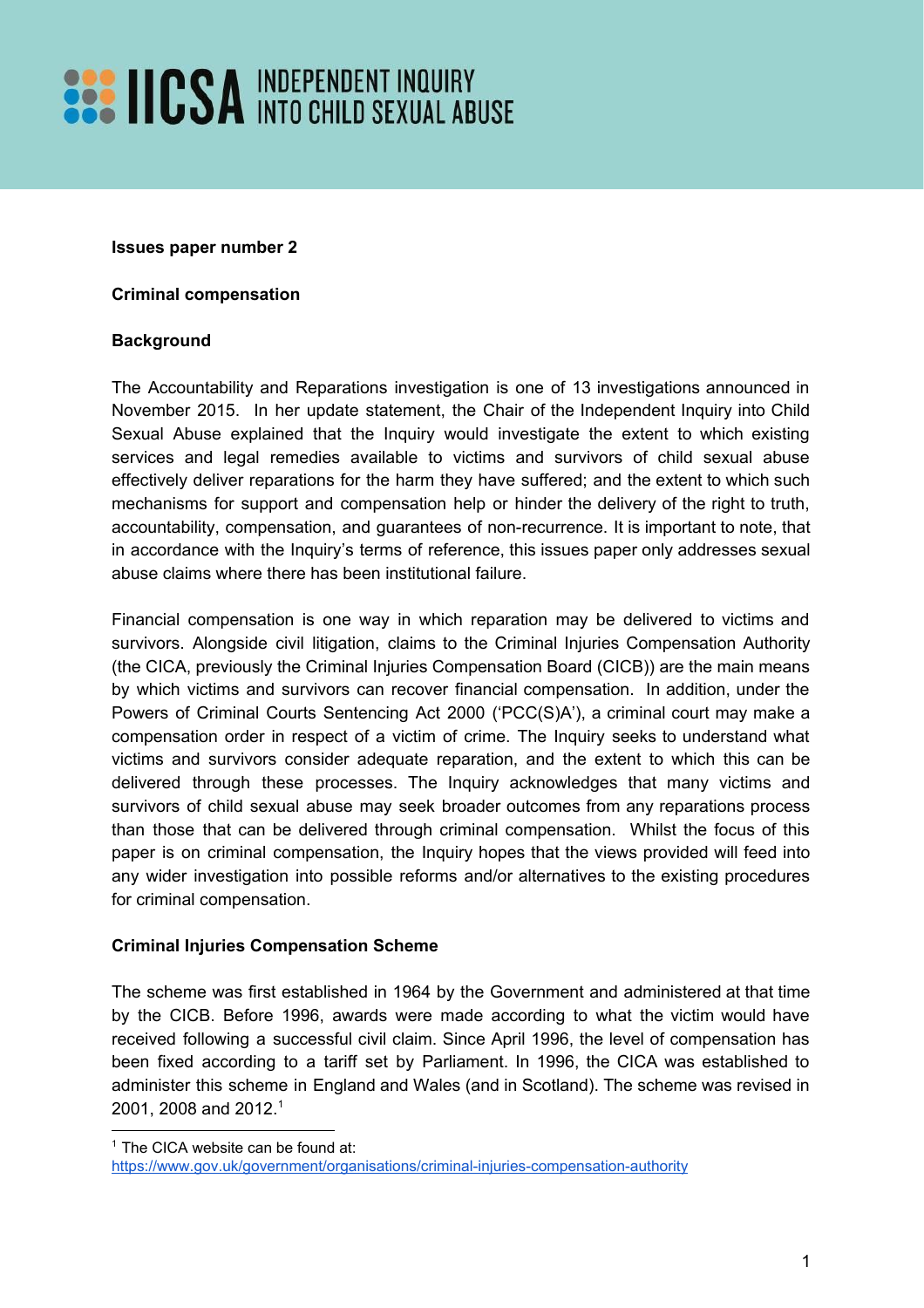# **EXAMPLE PERSONAL INDEPENDENT INQUIRY**

Under the current scheme, a person may be eligible for an award under the tariff-based scheme if they have sustained a criminal injury which is directly attributable to their being a direct victim of a "crime of violence". Such a crime may involve a sexual assault to which a person did not "in fact" consent. In cases of child sexual abuse, the issue of consent may therefore be raised. Subject to the additional eligibility criteria, a victim or survivor may make an application to the CICA. The general rule is that an application must be received by the CICA as soon as reasonably practicable after the incident giving rise to the criminal injury, and in any event within two years after the date of that incident. The CICA is able to extend this time-limit.

Awards may be withheld and/or reduced for a number of reasons, including where the incident has not been reported to the police as soon as reasonably practicable; or where the applicant has not cooperated as far as reasonably practicable in bringing the assailant to justice; or where the applicant's character as shown by his or her unspent convictions, makes it inappropriate. Awards made may include injury payments determined in accordance with the tariff and other types of payment, including special expenses and loss of earnings. Some decisions may be challenged through a review and appeals process.

### **Criminal compensation orders**

Under the PCC(S)A, a criminal court may make a compensation order against a convicted person requiring him/her to pay compensation for personal injury, loss or damage resulting from the offence, or any other offence, and which is taken into consideration by the court in determining sentence. A court must consider making a compensation order in any case where it is empowered to do so.

### **The Inquiry**

The Inquiry seeks to understand what people with experience of criminal compensation in England and Wales, whether in a personal or professional capacity, consider to be the most important elements of an effective procedure for criminal compensation. The Inquiry also wishes to understand the reasons why victims and survivors may not have made an application for criminal compensation, either because they were unable to do so, or because they chose not to do so.

The Inquiry seeks views on whether existing means of delivering financial compensation to victims and survivors of child sexual abuse are effective, which may include whether:

- The process is accessible for all victims and survivors;
- An appropriate amount of compensation is awarded;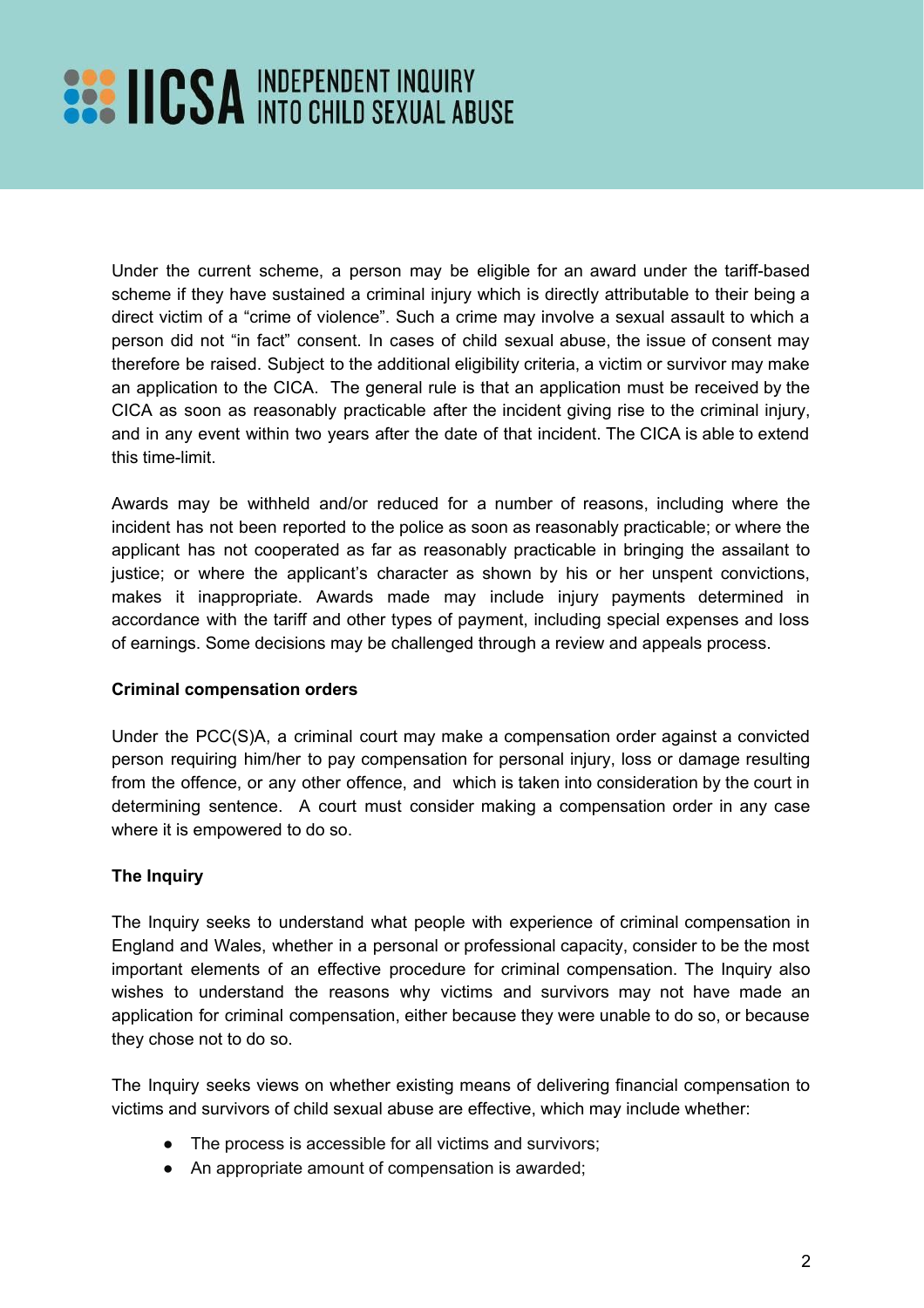# **EXAMPLE PERSONAL INDEPENDENT INQUIRY**

- Decisions are made in as timely a manner as possible;
- Claims are investigated fairly and applicants treated equally;
- Applicants are treated with sensitivity.

Submissions are sought on the effectiveness of the existing procedures for criminal compensation and possible reforms. The Inquiry would welcome your views on the following issues. You should not feel that you need to answer every section, only those that are relevant to your experience or expertise.

### *Reparation generally*

- 1. What outcomes should a criminal compensation scheme aim to deliver for victims and survivors of child sexual abuse?
- 2. In your experience, how far do the two existing procedures for criminal compensation, i.e. the CICA scheme and the courts' criminal compensation orders, deliver these outcomes for victims and survivors?
- 3. How important are the following: the right to independent legal representation; the right to an independent and impartial investigation; the right to truth and accountability; compensation; guarantees of non-recurrence; and support services?
- 4. Which of the above have the existing procedures for criminal compensation successfully delivered?
- 5. If there are elements you have identified as not always successfully delivered, then what, in your experience, have been the reasons for this?
- 6. In your experience, why have some victims and survivors chosen not to apply for criminal compensation?
- 7. In your experience, why are some victims and survivors unable to apply for criminal compensation despite wanting to do so?
- 8. What are the advantages and disadvantages of the existing procedures for criminal compensation as a means of delivering reparation, when compared to the civil claims process?

*The Criminal Injuries Compensation Scheme (administered by CICA)*

The following section deals explicitly with some of the legal issues relevant to the CICA process.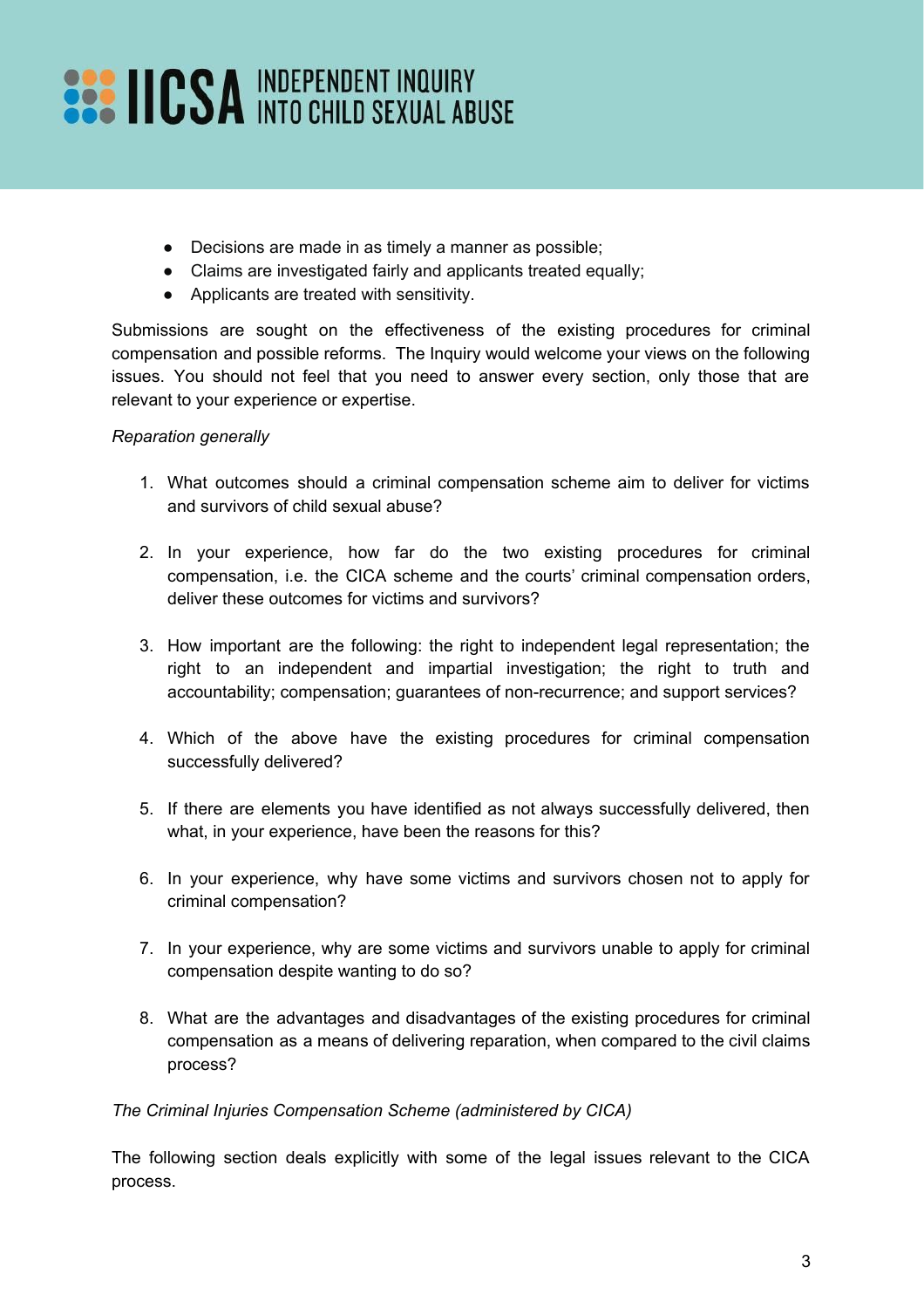# **EXAMPLE PERIODENT INQUIRY SEXUAL ABUSE**

- 9. Are there elements of the CICA process which may obstruct the delivery of reparation to victims and survivors, and if so in what way? In particular, submissions are welcome on the following issues:
	- a. The right to independent legal advice and representation;
	- b. Eligibility provisions, including:
		- i. The definition of 'crime of violence' and 'consent';
		- ii. The eligibility criteria for persons who were present at, and witnessed, the sexual abuse of another person or its immediate aftermath;
		- iii. The non-applicability to injuries before 1 August 1964, the date on which the first scheme was introduced;
		- iv. The 'same roof rules' precluding awards of compensation to victims who were living with their assailants at the time as members of the same family.
	- c. The application process, including:
		- i. The role of the police;
		- ii. Time limits;
		- iii. Costs of making the application, for example instructing lawyers or obtaining expert evidence;
		- iv. Reviews and appeals.
	- d. The circumstances in which an award may be withheld or reduced;
	- e. The relationship between the criminal injuries compensation scheme and other compensation processes (civil or criminal);
	- f. Quantification of awards;
	- g. The responsibility of local authorities to make applications on behalf of children.
- 10. Are there other elements of the CICA process which may obstruct the delivery of accountability and reparation to victims and survivors? If so what are they?

#### *Criminal compensation orders*

- 11. To what extent do criminal compensation orders made by the criminal courts provide adequate reparation for victims and survivors?
- 12. What are the advantages and disadvantages when compared to the civil claims process and/or the CICA process?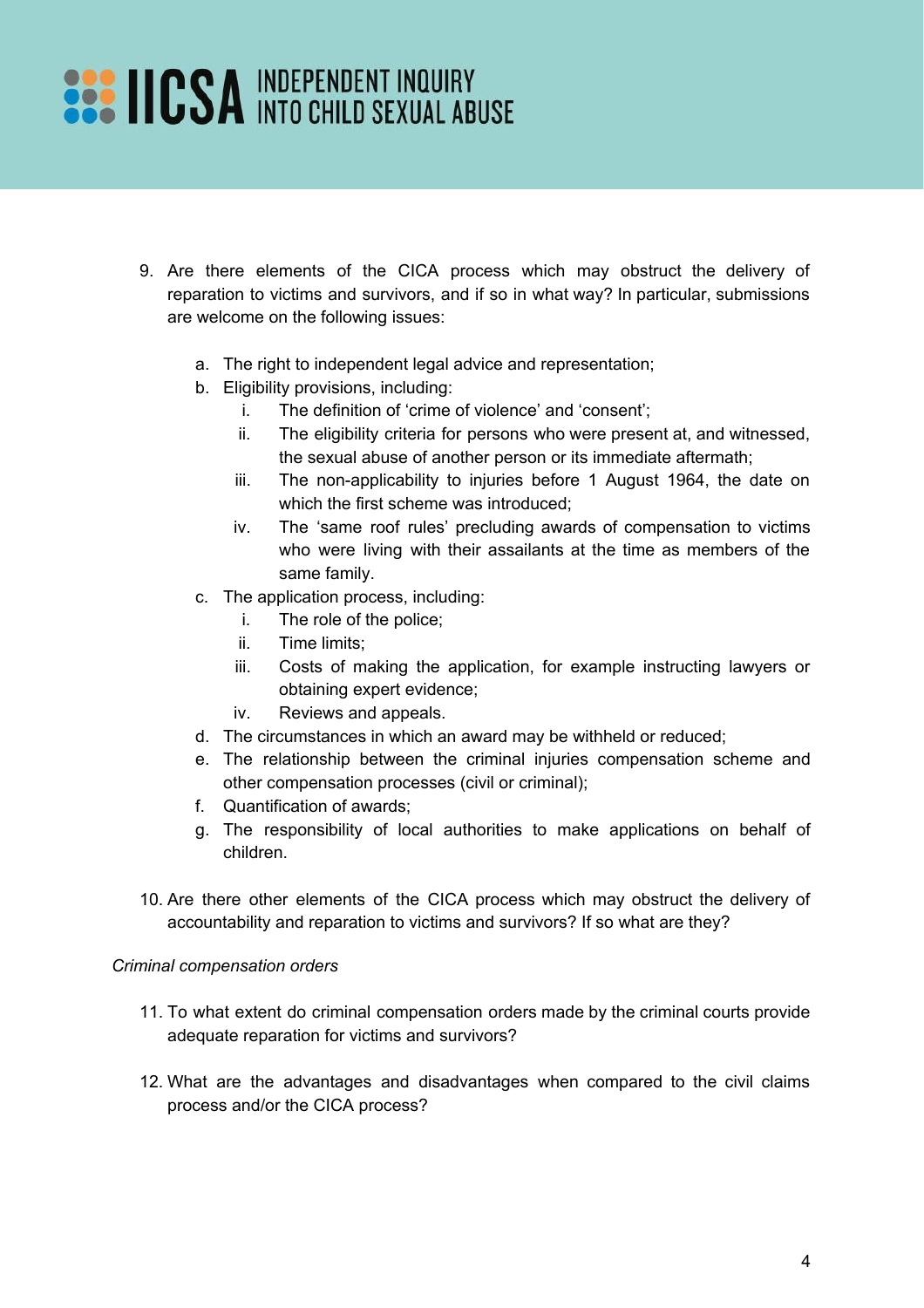# **EXAMPLE PERSONAL INDEPENDENT INQUIRY**

### *Changes, alternatives or additional routes for redress*

- 13. In your experience, is there anything that has made it more difficult for victims and survivors to achieve accountability and reparation through the existing procedures for criminal compensation? If so what? What could be done to help people overcome these barriers?
- 14. What changes could be made to the existing procedures for criminal compensation in order to make it easier for victims and survivors to achieve accountability and reparation?
- 15. Are there any alternatives to the existing procedures for criminal compensation that could better deliver reparation to victims and survivors, either on their own or in conjunction with the existing procedures for criminal compensation? If so, what are they?

#### *Support*

- 16. What information, support and resources are you aware of to help victims and survivors (and/or their families) access reparation through the existing procedures for criminal compensation?
- 17. In your experience, have people who needed these services and support been able to access them? If not, why not?
- 18. How do you think the current provision of support could be improved?

In addition to the issues set out above, submissions are encouraged on any aspects of the existing procedures for criminal compensation, insofar as they relate to accountability and reparations for victims and survivors.

In making your submission you do not need to address every question. We encourage you to address those specifically relevant to your experience or expertise, both personal and professional. In your submission, please separate out responses to different questions, and indicate clearly which question(s) you are responding to.

Please include the following information on the attached questionnaire as part of your submission: